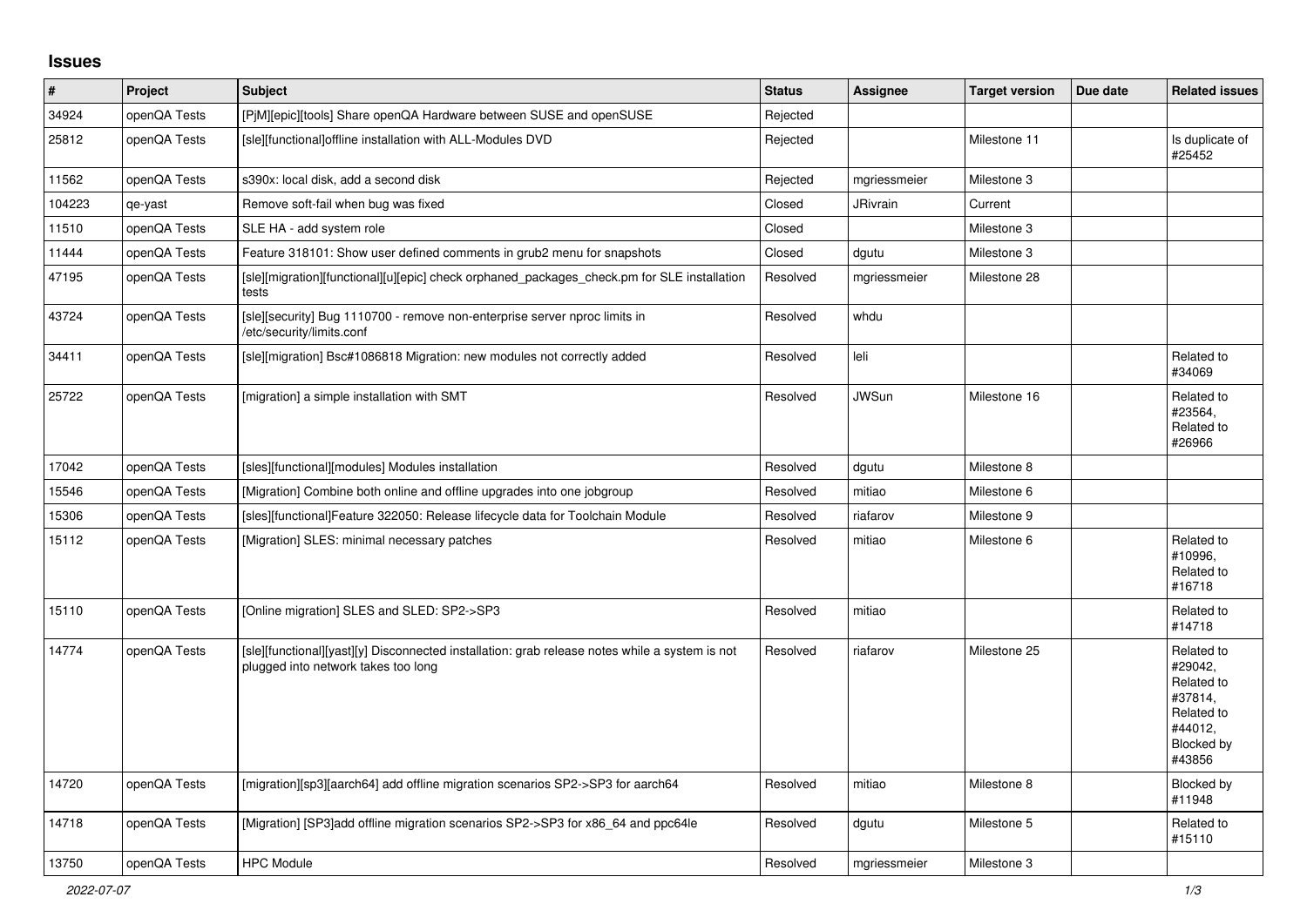| $\sharp$ | Project      | Subject                                                                                                                                                                                                                              | <b>Status</b> | Assignee     | <b>Target version</b> | Due date | <b>Related issues</b> |
|----------|--------------|--------------------------------------------------------------------------------------------------------------------------------------------------------------------------------------------------------------------------------------|---------------|--------------|-----------------------|----------|-----------------------|
| 12910    | openQA Tests | Feature 320418: Proper placement of "encrypt filesystem" option                                                                                                                                                                      | Resolved      | okurz        | Milestone 3           |          |                       |
| 12908    | openQA Tests | Feature 318875 and 320919: Add Saltstack to the Advanced Systems Management Module                                                                                                                                                   | Resolved      |              |                       |          |                       |
| 11804    | openQA Tests | Feature 320678: GCC 4.8 on SDK for AArch64                                                                                                                                                                                           | Resolved      | okurz        | Milestone 3           |          |                       |
| 11800    | openQA Tests | Feature 320292: ALPN support for openssl                                                                                                                                                                                             | Resolved      | michalnowak  | Milestone 3           |          |                       |
| 11798    | openQA Tests | Feature 319981: ACPI Support for AArch64                                                                                                                                                                                             | Resolved      | mkravec      |                       |          |                       |
| 11794    | openQA Tests | Feature 319335: IVNC: Secondary viewonly password                                                                                                                                                                                    | Resolved      | mkravec      |                       |          |                       |
| 11792    | openQA Tests | Feature 313516: implement image based snapshotting for btrfs analog to zfs send/receive                                                                                                                                              | Resolved      | mkravec      |                       |          |                       |
| 11708    | openQA Tests | Add-on installation: review zypper_Ir testcase                                                                                                                                                                                       | Resolved      | michalnowak  | Milestone 3           |          | Related to<br>#11460  |
| 11572    | openQA Tests | Toolchain Module on aarch 64                                                                                                                                                                                                         | Resolved      | okurz        |                       |          |                       |
| 11564    | openQA Tests | s390x: add SSH+GUI as frontend to the Installation process                                                                                                                                                                           | Resolved      | mgriessmeier | Milestone 3           |          | Related to<br>#7614   |
| 11462    | openQA Tests | Feature 320597 and 320699: Introduce 'zypper lifecycle' to provide information about life<br>cycle of individual products and packages and Do not communicate End of Support dates,<br>that change later to a previous point in time | Resolved      | okurz        | Milestone 3           |          |                       |
| 11460    | openQA Tests | Feature 320494: Disable installation source after installation if we register system                                                                                                                                                 | Resolved      | michalnowak  | Milestone 3           |          | Related to<br>#11708  |
| 11458    | openQA Tests | Feature 319716: Automatic Update of YaST at beginning of the installation                                                                                                                                                            | Resolved      | okurz        | Milestone 3           |          |                       |
| 11456    | openQA Tests | Feature 319639: Set hostname in Installer properly                                                                                                                                                                                   | Resolved      | michalnowak  | Milestone 3           |          |                       |
| 11454    | openQA Tests | Feature 319624: YaST - Existing SSH Host Keys Dialog                                                                                                                                                                                 | Resolved      | dzedro       | Milestone 3           |          |                       |
| 11452    | openQA Tests | Feature 318945: AutoYaST EULA display                                                                                                                                                                                                | Resolved      | mkravec      | Milestone 3           |          |                       |
| 11450    | openQA Tests | Feature 318787: YaST logic on Network Restart while no confg changes were made                                                                                                                                                       | Resolved      | dzedro       | Milestone 3           |          |                       |
| 11448    | openQA Tests | Feature 318405: implement bash autocompletion for btrfs commands                                                                                                                                                                     | Resolved      | mkravec      | Milestone 3           |          |                       |
| 11446    | openQA Tests | Feature 318144: Btrfs quota group improvements                                                                                                                                                                                       | Resolved      | mkravec      | Milestone 3           |          | Copied to<br>#13974   |
| 11442    | openQA Tests | Feature 317970: Remove creation of autoyast profile during installation                                                                                                                                                              | Resolved      | mkravec      | Milestone 3           |          |                       |
| 11440    | openQA Tests | Feature 317897: [BETA 1] Provide minimal possible size of a btrfs filesystem for resizing                                                                                                                                            | Resolved      | mkravec      | Milestone 3           |          |                       |
| 11436    | openQA Tests | Feature 317701: Additional bootloader testing: Do not use perl-bootloader in<br>yast2-bootloader                                                                                                                                     | Resolved      | okurz        | Milestone 3           |          |                       |
| 11432    | openQA Tests | Feature 312751: snapper: cleanup rules based on free space and/or fill-level                                                                                                                                                         | Resolved      | dgutu        | Milestone 3           |          | Related to<br>#15036  |
| 11332    | openQA Tests | Install SMT pattern on SLES 12 SP1 then migrate from SP1 to SP2                                                                                                                                                                      | Resolved      | dzedro       | Milestone 3           |          |                       |
| 11330    | openQA Tests | Install SMT pattern on SLES 12 SP2                                                                                                                                                                                                   | Resolved      | dzedro       | Milestone 3           |          |                       |
| 10832    | openQA Tests | [sle][sled]Dual-boot installation testing for SLED12 (SP2)                                                                                                                                                                           | Resolved      | GraceWang    |                       |          |                       |